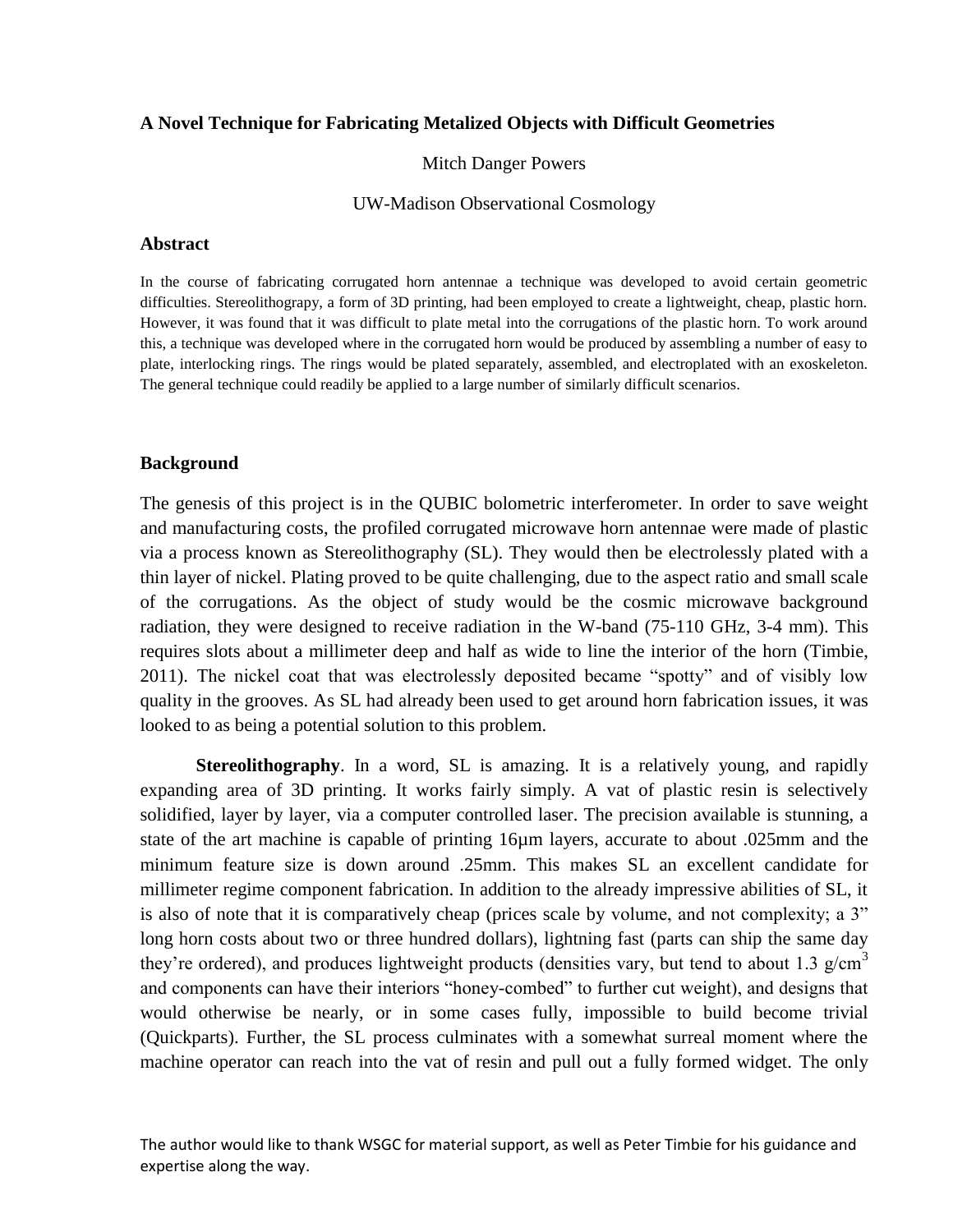drawback I've encountered with SL is that they are yet to invent a conductive resin, and therefore any components that would need to be

conductive require electroless plating.

**Plating Plastic.** While modern plastics are engineered to have a wide array of properties, to my knowledge we are yet to invent a conductive plastic. Adding a thin layer of conductive metal fixes this problem but creates one of its own, getting the metal to adhere to the plastic. Electroless plating works by mechanically anchoring a seed layer to the substrate, and plating, often auto-catalytically, onto that. To make this possible, the plastic substrates require a series of acid based treatments to roughen the surface. This is



A section of electrolessly copper plated horn. This was produced prior to the switch to the Zhou electroless nickel process, which is considered to be an improvement. Timbie, 2011.

followed by baths of stannous chloride and palladium chloride, which serve to "activate" the substrate and enable and catalyze the electroless deposition (Zhou, 2007). From there an off-theshelf electroless nickel plating solution provides a uniform, fine grained, conductive Nickel coating. This layer, which for the purposes of this project is made to be approximately 1µm thick, features a resistivity that tends to be roughly thrice that of bulk Nickel (thin film resistivity was measured to be approximately  $4\times10^{-7}$  Qm). The nickel layer extends into holes and around corners exceptionally well, except for in cases of difficult geometries where the solutions have trouble reaching certain areas due to surface tensions, attack angles, and a host of other minor issues that become considerably more dominant in areas of difficult geometry.

# **Design and Experimentation**

Rather than fight troubled areas, I have opted to remove them. The monolithic SL horn was deconstructed into a number of small interlocking rings, which, on their own, are remarkably



easy to plate and are without difficult trenches.

**Ring Design.** Several ring designs were considered, each with their own merits. The desired properties were that they be fairly simple, connect together with little or no seam, are stackable, and fit within SL capabilities. Shown at left are three of the considered ring cross sections. Ring A was ultimately chosen as it avoided any overly complex features, is readily stackable, and hides the ring-ring seam. Rings B and C are both very simple, but lack in stackability and feature prominent seams. More complicated designs involving multiple types of rings being stacked in order were scrapped because, while they hid all their seams and were extremely secure

Several prototype ring designs. See text.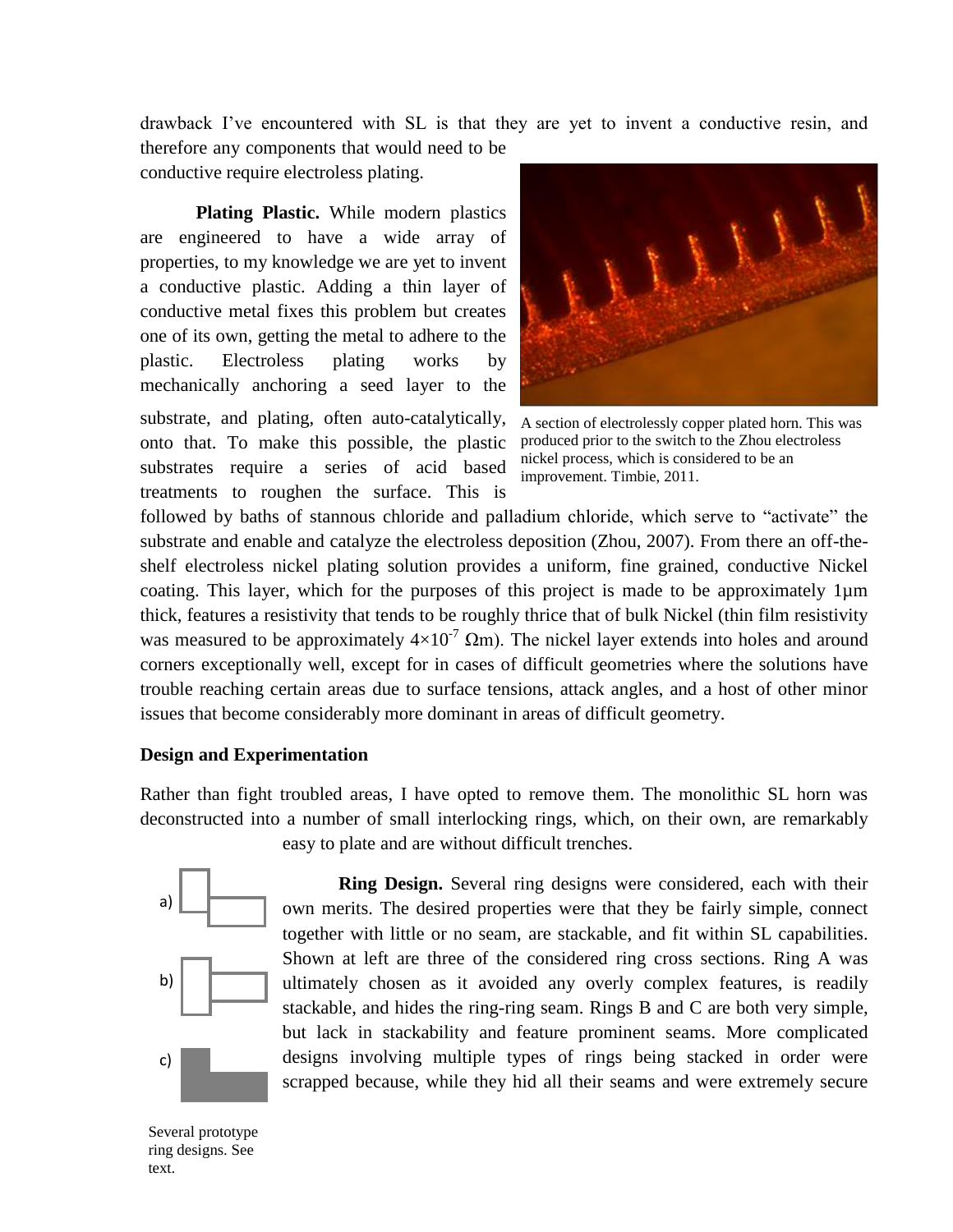when stacked, they were overly complicated and tested some of the extremes of the SL machines.

Ring A is ideal for corrugated waveguides, where there is constant slot depth and width over a large stretch of waveguide. While the rings fit together nicely, and are easily adjusted to fit with

the taper of a conical or even a profiled horn, incremental shifts in slot depth create an assembly issue. To avoid this, horn rings will be produced as an "exploded" horn, and attached to a SL rod that will keep them ordered until stacking (see cartoon at right). At which point they will be summarily broken off and stacked in their respective order.

**Procedure**. There are four distinct steps to the complete assembly process. The rings must be roughened, nickel plated, stacked, and then copper plated. For a detailed explanation of both the roughening and nickel plating process, the Zhou paper ought to be consulted, what is important though is the affect the roughening has on the later steps. The nickel coat creates a uniform enough layer that there

Horn rings will be kept ordered via a SL guide which will be removed after nickel plating. This is expected to reduce assembly time considerably.

are no overt signs of deformity once the rings are plated. An overly rough ring would potentially create issues with ring to ring connections. A loose ring, or one with an acid puckered concave edge would introduce unwanted gaps into the stacked assembly, while a bloated, convex edge would damage the copper exoskeleton.

Stacking the nickel coated rings is precisely as simple as one would expect. So long as the rings are designed to mate with each other and nickel plated uniformly they connect together without issue. To ensure this, an entire assembly of rings ought be moved from bath to bath together. At times there is some resistance to stacking, especially if the rings are moist. To overcome this, rings should be left to dry in a clean, dry environment between processes. Further stacking issues can be overcome by applying a small amount of force along the z-axis of the horn. This can be delivered in any number of ways to fit the situation, however, I am quite fond of using a pen spring attached to a small plastic "X" at each end of an assembly to hold it in place (if no such object is readily available, one might consider making a SL item to do the trick).

The copper exoskeleton binds the entire assembly is perhaps the most important step. It is put in place by a simple copper sulfate based electroplating system. For conductivity puposes, the exoskeleton would be required to several skin depths,  $\delta_s$ , where  $\delta_s \approx \sqrt{\frac{\rho}{\pi f u}}$  $\frac{\rho}{\pi f \mu_0 \mu_r}$ ,  $\rho$  = resistivity, and  $\mu_r \approx 1$ , which works out to approximately 3 $\mu$ m in the microwave regime (Edwards, 1981). For structural purposes the exoskeleton would likely be several times thicker.

Due to unforeseen events, experiments on this stage of the process have been limited. However, it has been found that several items of nickel can be bound by a copper exoskeleton. Several nickel coated SL items, held lightly together – in this case by a piece of masking tape outside of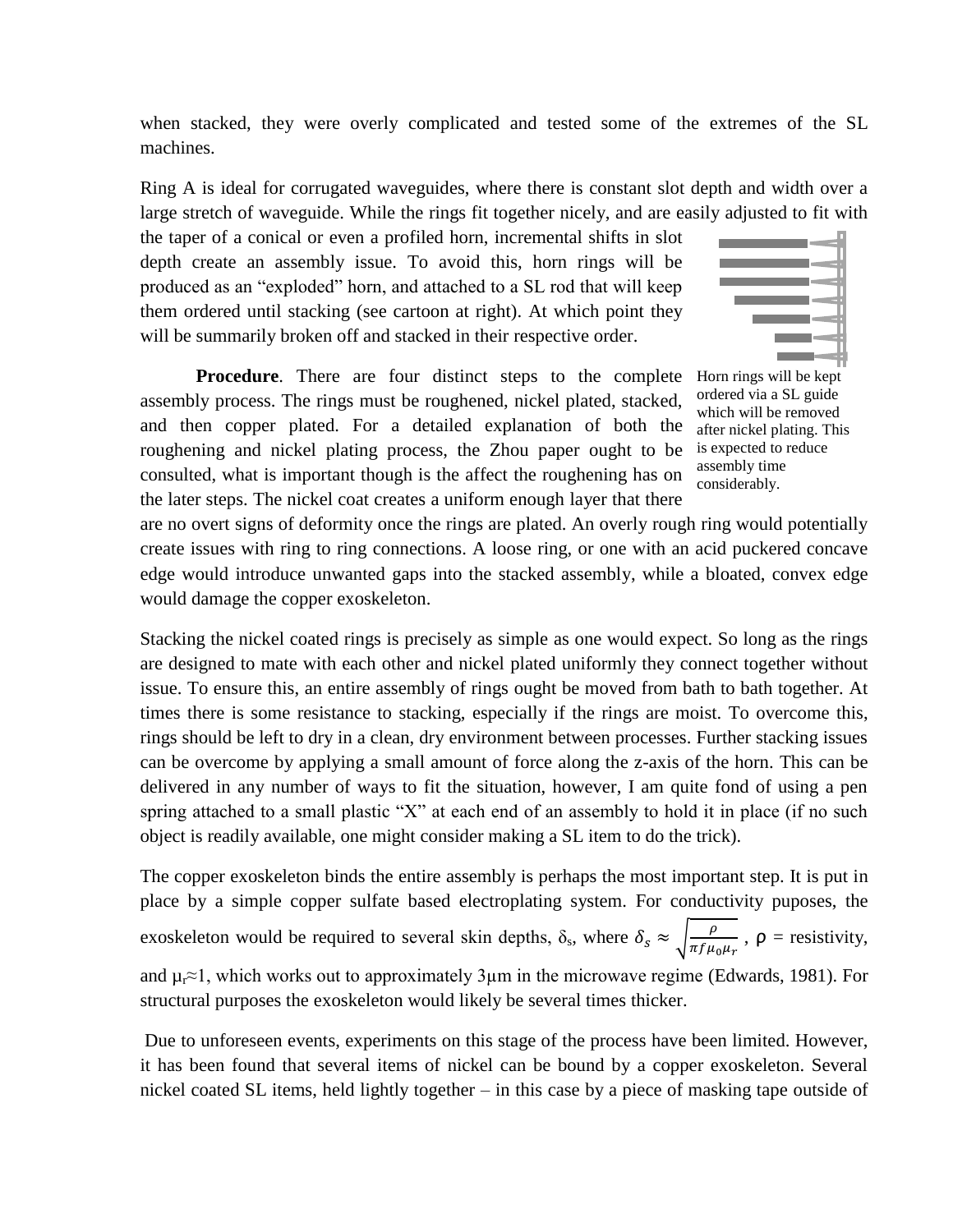the electroplating solution – and plated via a bath composed of copper sulfate and commercially available additives (Caswell Copper Electroplating Kit) with a 1 amp, 9 volt DC current forms an layer of copper that transcends substrate boundaries and forms an exoskeleton. It was observed that even as a thin layer, the copper made qualitative, obvious, improvements in the binding between nickel items. The copper layer held against the forces of gravity, but was inevitably torn asunder by a modest application of force.

Sadly, no quantitative data has been gathered on the properties of the exoskeleton. It has been shown to have obvious and beneficial affects even as a notably thin and low quality shell. Further experiments will create copper layers in excess of 10µm thick, perhaps thicker if mechanical issues demand it. This will serve as plenty thick for strong conductivity without interfering terribly with the overall dimensions of the final product.

# **Applications**

Given even the modest performance of the copper plating, there is the possibility for a broad range of applications. In the specific case of a corrugated horn, not only can the entire bulk be assembled, but a traditionally manufactured portion of a horn can be fitted to an assembly of SL rings. Specifically, the throat section of the horn, which is perhaps the most crucial and most complicated section, can be electroformed as a solid, high quality piece, and an assembly can be mated with it by way of an overlapping exterior sheath, and the two can be electrobonded together. An existing fixture, perhaps a proprietary item that cannot readily be reproduced, can be fitted to a device with minimal effort. In more general situations, the technique can be used to produce a wide array of widget with specific thermal, electrical, or mechanical properties can be readily fabricated in house. This would be especially useful in a situation where new supplies are difficult to come by. A hypothetical mars colonist could be self-sufficient with little more than a SL machine, a small chemistry set, and a creative imagination.

# **Future Work**

There are several stages of work that have been uncomfortably delayed to this point due to temporary circumstances. The copper coating requires several quantitative measurements to determine the resistivity of the coating, as well as measurements of the mechanical strength of the shell as affected by the copper thickness. Beyond that, a length of straight, corrugated waveguide will be constructed and tests of signal loss will be done in an anechoic chamber. Beyond that, it is hoped that the technique will be able to be applied to building a profiled corrugated horn antenna, with the tests that accompany that. Several gadgets may also be built in parallel to this work.

The time required to construct these devices is expected to be considerably short. As work has been delayed several times, design and theory have been developed considerably. Barring any further unexpected delays, it is expected that a waveguide will be constructed within a week of work resuming.